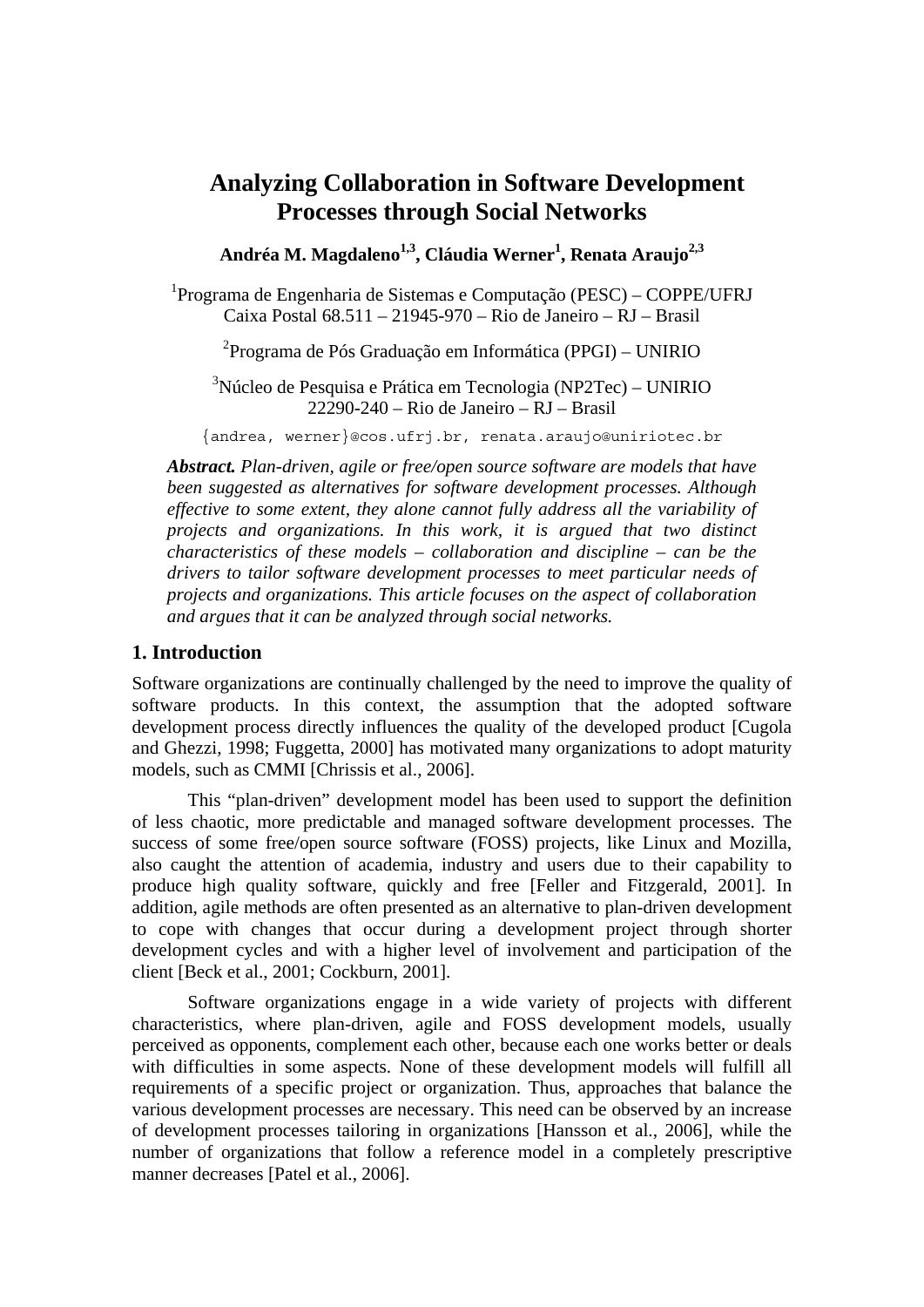Process tailoring is the act of particularizing a general process description to derive a new process applicable to a specific situation [Ginsberg and Quinn, 1995]. In this scenario, the research question investigated in this work is: how to tailor software development processes, according to projects and organizations needs?

 However, Pedreira et al. [2007] summarize the negative consequences of performing bad process tailoring in organizations: the project budget, the development time, and the product quality depend directly upon the quality of the software process; a bad software process may involve unnecessary activities that lead to a waste of time and money, or the omission of those activities that are necessary, which may affect the product quality; and inappropriate process tailoring can cause the software process not to comply with the organizational standard process or with international standards such as CMMI [Chrissis et al., 2006].

 To avoid these risks, we claim that process tailoring should consider organization, project and team contexts, using collaboration and discipline as main drivers [Magdaleno, 2010a]. Discipline refers to plan and direct process, while collaboration focuses on people interaction. Both are complementary and essential in any project, but in different proportions, depending on the project characteristics. Therefore, they need to be balanced.

 This paper focuses particularly on the aspect of collaboration and argues that it can be explained using social networks. In this sense, we identified the requirements necessary to explore collaboration, through social networks, in software development. These requirements led to the beginning of the construction of EvolTrack-SocialNetwork tool.

 The remainder of this paper is organized as follows. In Section 2, we present the main characteristics of each software development model. Section 3 details the solution focus on balancing collaboration and discipline. Section 4 is dedicated to social networks. Finally, Section 5 concludes the paper.

### **2. Software Development Models**

A software development model is a set of practices recommended for developing software. These practices are organized into a software process that corresponds to "a coherent set of policies, organizational structures, technologies, procedures and artifacts required to design, develop, deploy and maintain a software product" [Fuggetta, 2000].

 Plan-driven, agile and FOSS development models have the same goal: to improve software development, but they adopt different approaches. While the plandriven development seeks for predictability, stability and reliability [Chrissis et al., 2006], agile development tries to quickly add value to business and adapt to market, technology and environment changes [Cockburn, 2001]. Furthermore, in FOSS development, the main objective is to guarantee users' freedom [FSF, 2008].

 Plan-driven development is typically exemplified by maturity models, such as CMMI [Chrissis et al., 2006], and is characterized by its orientation to planning and emphasis on well-defined processes. The assumptions of agile development, observed in methods such as XP (Extreme Programming) [Beck, 1999] and Scrum [Schwaber, 2004], can be summarized by four values of the Agile Manifesto [Beck et al., 2001].

 The FOSS development can be understood by the *bazaar* metaphor [Raymond, 2001], where projects are collaboratively and transparently developed. In this model,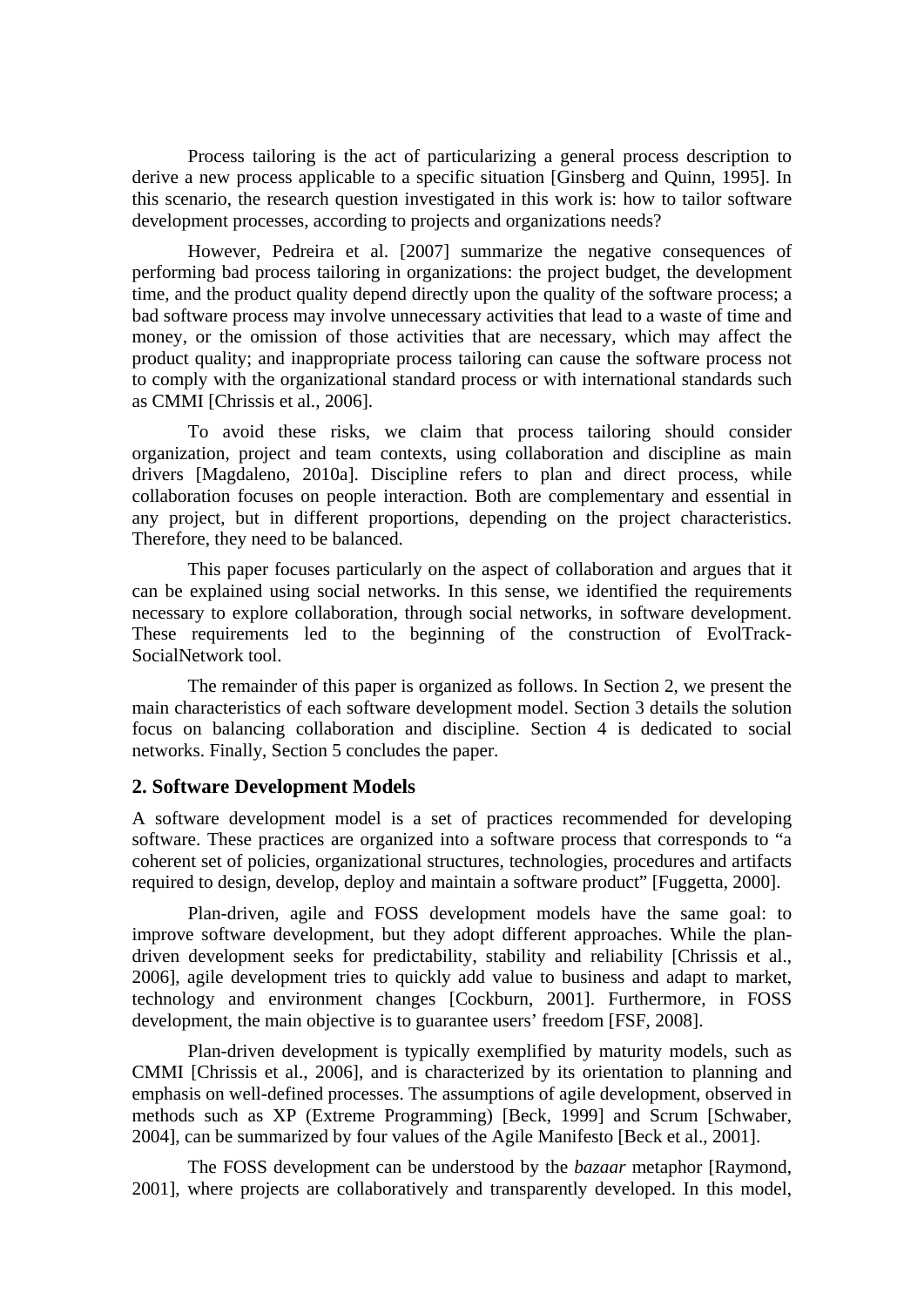developers work on a voluntary basis, geographically distributed around the world, using the Internet as a communication channel.

 Each one with its peculiarities, successes and challenges, the three development models have followed separate paths. Due to differences in vocabulary, misinterpretation and misuse of approaches, they are usually perceived as opponents. However, all of them had, in the last decade, an enormous impact and their perspective for future developments is also promising [Ebert, 2007; Theunissen et al., 2008]. As each one represents a universe of development with unique characteristics, research in the area has discussed how to accommodate the characteristics of each model for the definition of development processes that are more effective [Boehm and Turner, 2003; Glass, 2001; Glazer et al., 2008; Warsta and Abrahamsson, 2003].

 According to the results obtained through a systematic review, several researchers have investigated the possibility of reconciliation among plan-driven, agile, and FOSS models [Magdaleno et al., 2009]. In general, the existing proposals [Fritzsche and Keil, 2007; Kahkonen and Abrahamsson, 2004; Paulk, 2001] involve the comparison and combination of the practices suggested by different models, aiming to produce a new hybrid one. However, the complexity of software development and the variety of existing methods make the task of comparing them, arduous and inaccurate. This kind of software development models combination limits the potential for synergy among them, possibly resulting in an incomplete method, where it is no longer possible to ensure that the resulting process actually has the desired characteristics.

 Boehm and Turner [2003] proposal suggests risk analysis of the project characteristics as a way to select the project adequate method. This proposal has similarities with our research work, since it considers project characterization. However, it only focuses on agile and plan-driven, without considering FOSS development.

 This work argues that it is necessary more than the combination of practices of different models. The proposed solution involves software development processes tailoring, by balancing the main conflicting aspects in plan-driven, agile and FOSS models – collaboration and discipline.

### **3. Collaboration and Discipline**

Collaboration can be defined as the group working of two or more people to achieve a common goal. The collaboration is an important factor for software organizations to achieve their goals of productivity, quality and knowledge sharing [Magdaleno et al., 2009]. In particular, software development is a complex process that involves the collaboration of several people over a period of time to achieve a common goal [Cugola and Ghezzi, 1998]. Therefore, software development is a typical example of collaborative work [DeMarco and Lister, 1999; Herbsleb et al., 2005].

 Moreover, the discipline is related to the planning level adopted in software process definition and the rigidity of control employed in process execution. Thus, discipline imposes order, systematizing the work, avoiding the chaos and successes dependent on individual talents [Boehm and Turner, 2003].

 Both are complementary and essential in any project, but in different proportions, depending on the project characteristics [Magdaleno, 2010a]. For a balanced mix between collaboration and discipline, it is necessary to understand how these aspects vary and distinguish the software development models.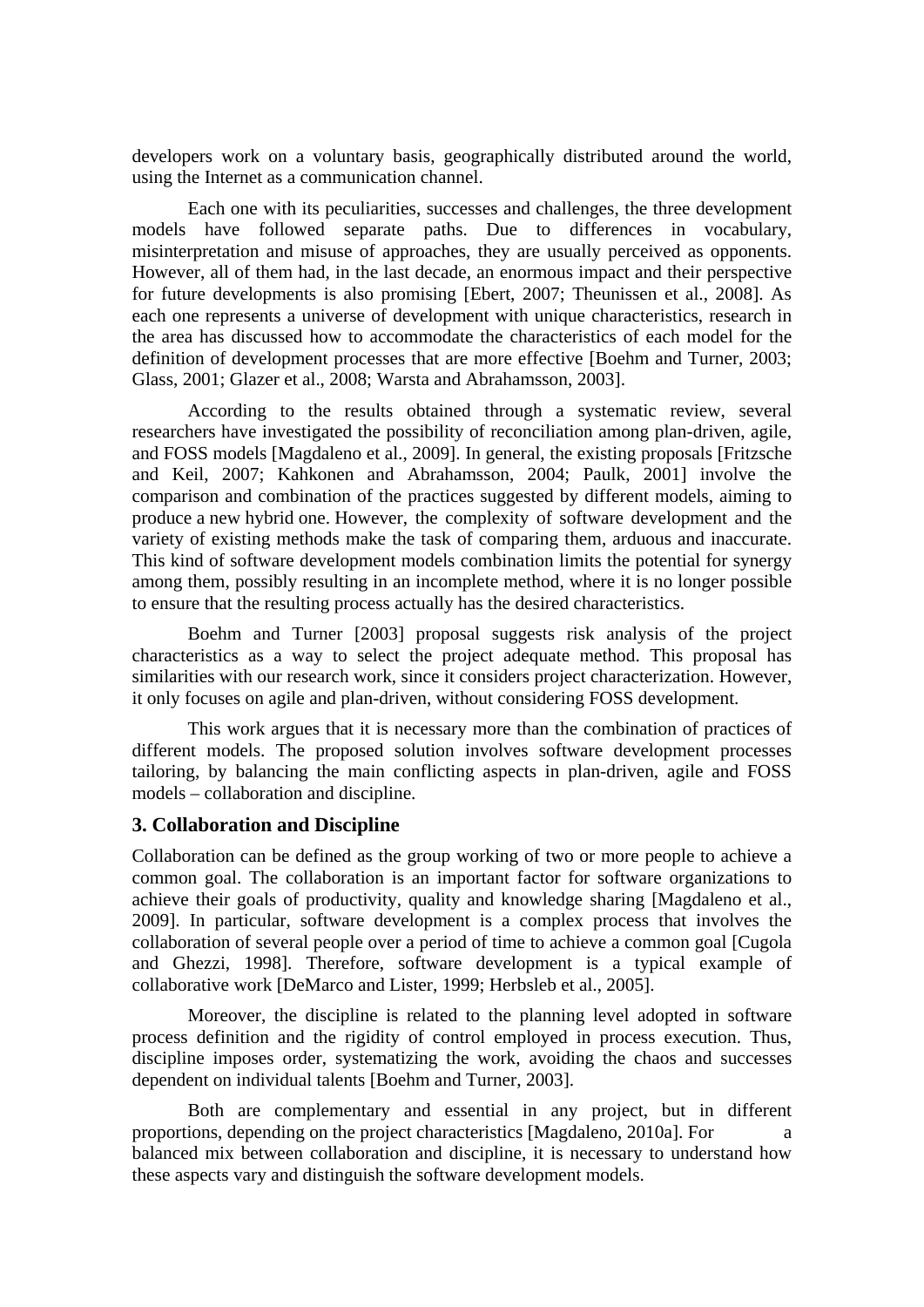Regarding collaboration, we can consider the different levels of formality in communication, coordination, awareness and memory [Magdaleno et al., 2009]. Regarding discipline, software models vary on emphasis and form of their processes. The plan-driven model is characterized by an emphasis on well-defined and continuously improved processes. Both agile and free/open development use no description or explicit modeling of the process adopted. Instead, they deal with a set of general principles to guide the development.

 In order to explicit the collaboration and discipline, some instruments can be considered. To understand the existing **collaboration** among **people** in software projects, **social networks** [Barabasi, 2003] appear as a promising path. A social network consists of a finite set of actors and the relationships among them. We can find several works [Gao et al., 2003; Madey et al., 2002] on social network visualization and analysis, which point to social networks potential to explain how the collaboration occurs within a group.

 When we explicit collaboration, its visibility increases, so that members of the organization can achieve greater understanding and motivate themselves. Thus, understanding the social networks involved in development projects can help to understand and monitor the level of collaboration in the project.

**Discipline** can be measured by regulating the level of control of **processes**. The level of discipline is established through a **measurement** approach. The need of measuring results comes from the premise that you can't control what you can't measure. Measurement is an important mechanism for visibility into a project and helps to raise awareness about ongoing processes.

 For introducing collaboration and discipline into tailored software development processes, it is important to define how to plan and monitor the needed or desired levels of collaboration and discipline. In this sense, some instruments are being considered, such as the collaborative maturity model (CollabMM) [Magdaleno et al., 2009], social networks [Barabasi, 2003], and measurement [McGarry et al., 2001]. In particular, this paper proposes the use of social networks as a mechanism that helps to explicit and measure the existing collaboration among people in software development projects.

### **4. Social Networks**

A social network consists of a finite set of actors and the defined relationships among them [Wasserman and Faust, 1994]. In a social network, nodes represent actors and edges correspond to possible relationships among them. The semantics of the relationship depends on the analysis that will be made in this network.

 Adapting the approach proposed in [Cross et al., 2004], we can summarize four steps of a methodology for studying social networks. The first step is to define the purpose of analysis and provide the semantics of nodes and edges of the network. The next step is to collect data to build the social network. This collection can be done through questionnaires or facilitated by data mining in the repositories. Then, these data can be manipulated for viewing or analysis.

 Next, in the social networks visualization step, the visual representation of information is adopted to reduce the cognitive overload of the user and to facilitate understanding and exploration of data through graphs. The social networks visualization allows the observation of facts and knowledge extraction from graphs.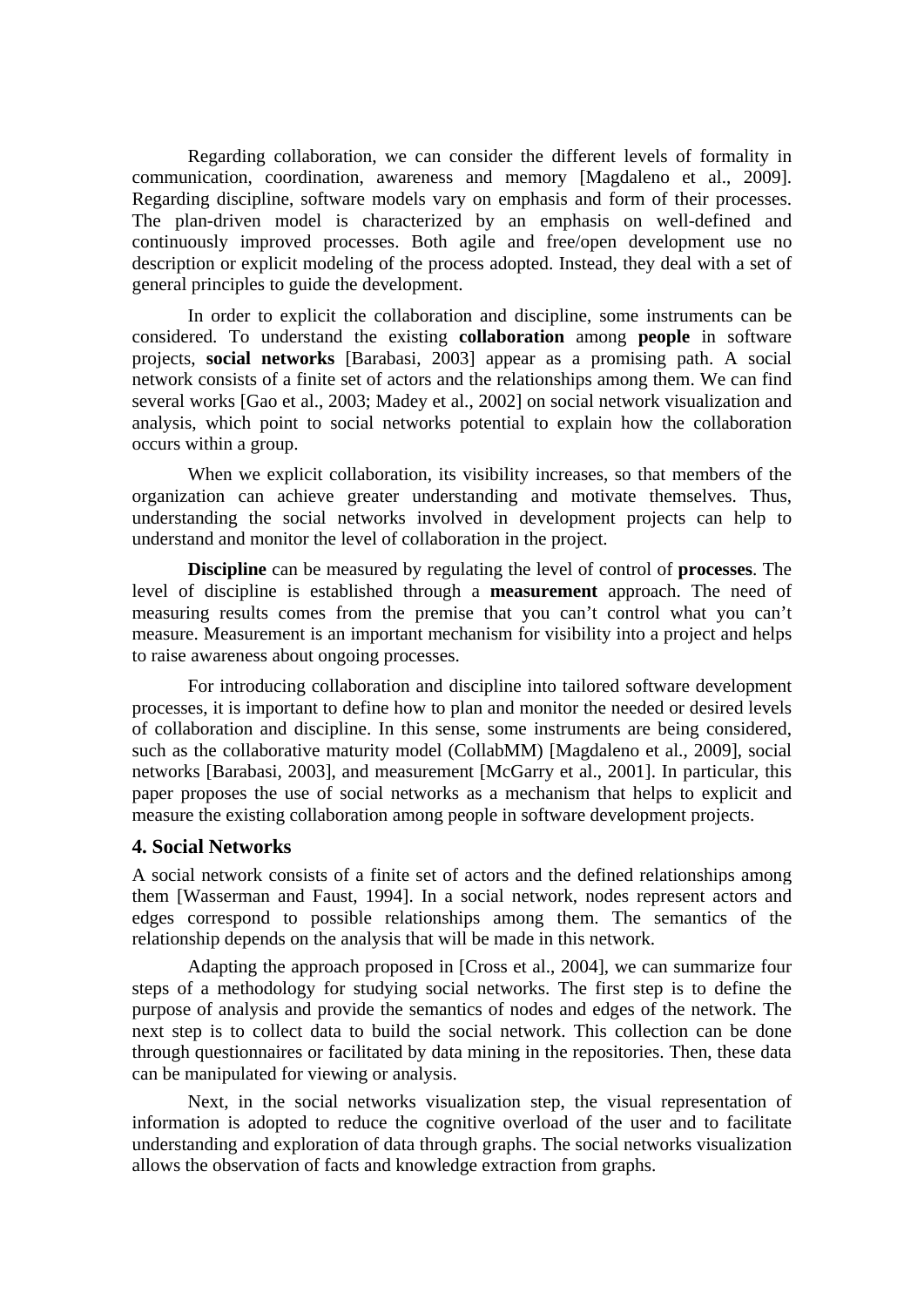Finally, the last step is the analysis of social networks, which uses the concepts of graph theory to describe, understand and explain the interaction and social organization of a group. This analysis seeks to understand the relationships between people, groups or organizations through its properties. These properties [Wasserman and Faust, 1994] were detailed in a previous study [Santos et al., 2010], which also identified those (i.e., degree centrality, betweenness centrality, closeness centrality and network density) with the greatest potential to explain collaboration. In software development, we intend to use the social network analysis to understand the collaboration among development team members.

# **4.1. Requirements for social networks tools**

Several tools to deal with social networks have been proposed. In a previous study, we analyzed 10 of them, 8 academic, one shareware and one open source tool [Magdaleno et al., 2010]. This study showed that the identified tools already provide an extensive set of generic algorithms that can be readily used to calculate social network properties. However, they do not engage in analysis dedicated specifically to the collaboration. In turn, most visualization tools are not actually available or have significant limitations.

 Considering the analysis of contributions and limitations of the tools, the observation of existing proposals for analysis of social networks in software development, and the objectives of this research work, we come to the list of requirements that a social networks tool must meet [Magdaleno et al., 2010]. These requirements were separated into three categories: mining (REQM), visualization (REQV) and analysis (REQA). Few examples of the requirements are presented in Table 1.

| <b>Name</b>   | <b>Description</b>                                                                                                                                                                                           |  |  |  |  |  |  |  |  |
|---------------|--------------------------------------------------------------------------------------------------------------------------------------------------------------------------------------------------------------|--|--|--|--|--|--|--|--|
| <b>REQM3</b>  | The system must be able to mine data from different sources of information<br>for software development projects: a repository of configuration<br>management, source code, discussion forum and e-mail list. |  |  |  |  |  |  |  |  |
| <b>REQV10</b> | The system must provide the visualization of network evolution over time.                                                                                                                                    |  |  |  |  |  |  |  |  |
| REQA11        | The system must calculate the properties of social network analysis.                                                                                                                                         |  |  |  |  |  |  |  |  |

**Table 1. Examples of social network tools requirements** 

 The studied social networks tools were analyzed in accordance with this list [Magdaleno et al., 2010], as partially presented in Table 2. These requirements, although not forming a complete nor necessarily sufficient list, serve as a guide for developing a tool that intends to be comprehensive and, if possible, bring new contributions in relation to the tools currently available in the technical literature.

| Requirement | $\omega$<br>iad | Augur | ξ<br>Š<br>≅ | $\overline{\mathbf{a}}$<br><b>Neso</b> | ď<br>Paj | $\omega$<br>ឆ<br>Rais | sas.<br>Sar | ▀<br>ANN<br>$\boldsymbol{\omega}$ | Ξ | 3<br>Ø |
|-------------|-----------------|-------|-------------|----------------------------------------|----------|-----------------------|-------------|-----------------------------------|---|--------|
| REQM3       |                 |       |             |                                        | X        |                       |             |                                   |   |        |

#### **Table 2 – Tools x requirements**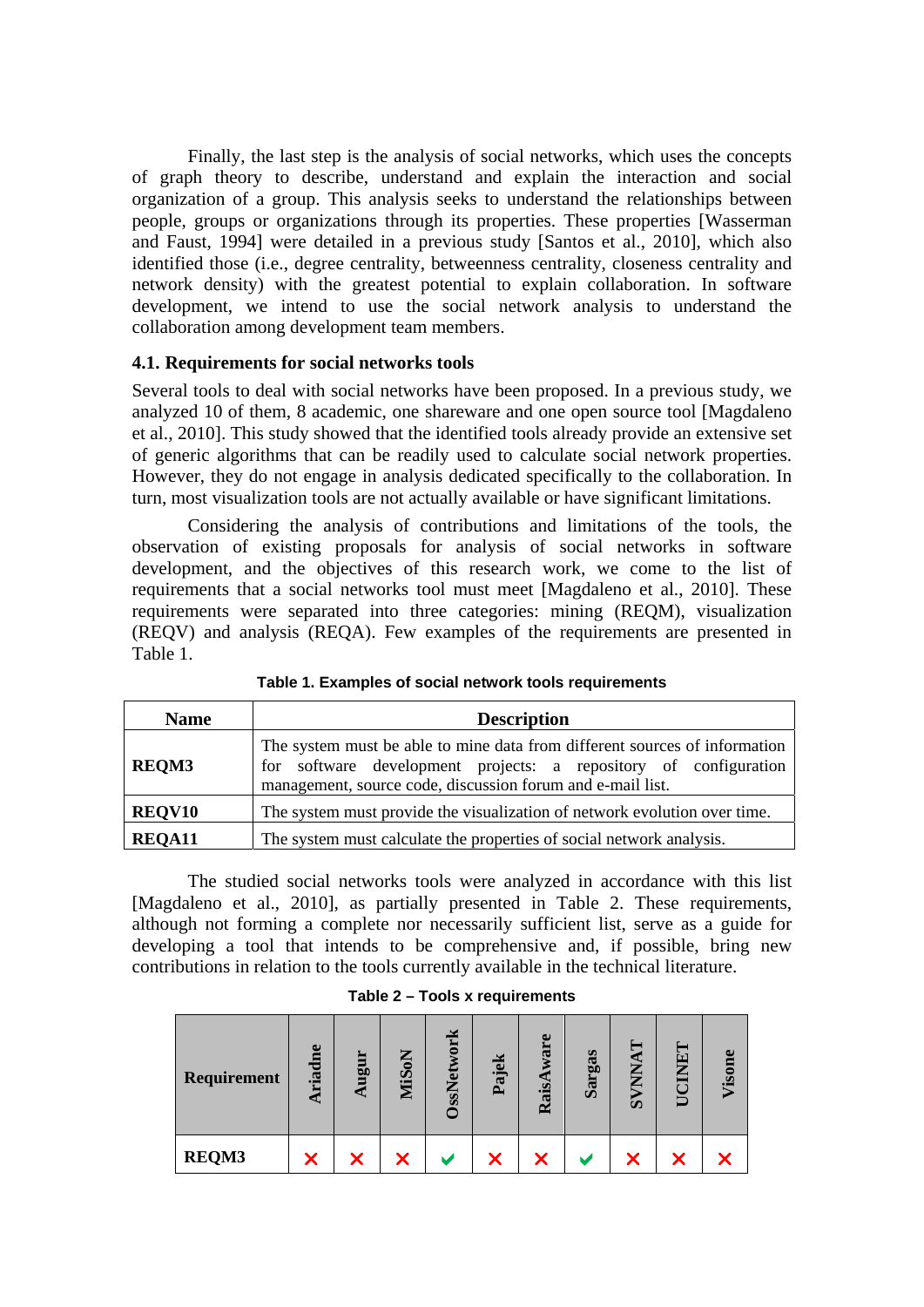| Requirement | Ariadne | Augur | <b>MiSoN</b> | OssNetwork | Pajek | ware<br>RaisA | Sargas | <b>TANNAY</b> | <b>CINET</b><br>Ĕ | Visone |
|-------------|---------|-------|--------------|------------|-------|---------------|--------|---------------|-------------------|--------|
| REQV10      |         | X     | X            |            | X     | ×             | X      | X             | X                 | х      |
| REQA11      | X       | X     |              |            |       |               |        | ×             |                   |        |

 After this analysis, we concluded that none of the analyzed social networks tools met all requirements. Thus, there is still room to propose other tools that support in a more adequate manner the need for collaboration analysis, through the implementation of these requirements. This motivation has led to the creation of a new tool - called EvolTrack-SocialNetwork.

### **4.2. EvolTrack-SocialNetwork**

EvolTrack-SocialNetwork is an extension of EvolTrack tool [Cepeda et al., 2008], which is one of the tools developed by the Software Reuse Group at COPPE/UFRJ. EvolTrack is a software visualization tool that provides a time based approach to observe the emerging design at different moments during the development life cycle. Basically, it periodically extracts project information from a specific data source and then, after performing some pre-processing and transformation, presents the corresponding software design for that project period of time.

 EvolTrack was chosen as the starting point for building EvolTrack-SocialNetwork, because it offers an initial infrastructure for data mining, some visualization features and functionality for analyzing metrics, and has been developed by the same research groups in which this work is being developed.

 After this choice, a study to examine EvolTrack feasibility for use in real scenarios was planned and conducted, using seven FOSS projects [Cepeda et al., 2010]. These projects were chosen because they publish their development artifacts, including source code, freely over the Internet. Thus, they represent an opportunity for research due to its diversity, complexity, representativeness and ease of access.

 As a result, this study showed the feasibility of using EvolTrack and signaled some scalability limitations in relation to the display of models of very large projects [Cepeda et al., 2010]. Currently, this possibility is already under construction as part of another ongoing research project that aims to expand the capabilities of EvolTrack visualization [Silva, 2010].

 After this assessment of the feasibility of using EvolTrack, the design of EvolTrack-SocialNetwork architecture has started. The EvolTrack-SocialNetwork architecture is composed by three modules: mining, visualization and analysis. All of these modules are based on a social network meta-model. Besides, since we reused EvolTrack infrastructure, its components are also used.

 Currently, EvolTrack-SocialNetwork tool is under development and we expect that it can contribute to provide information that will help the development team to understand, reflect and interfere in the work being done.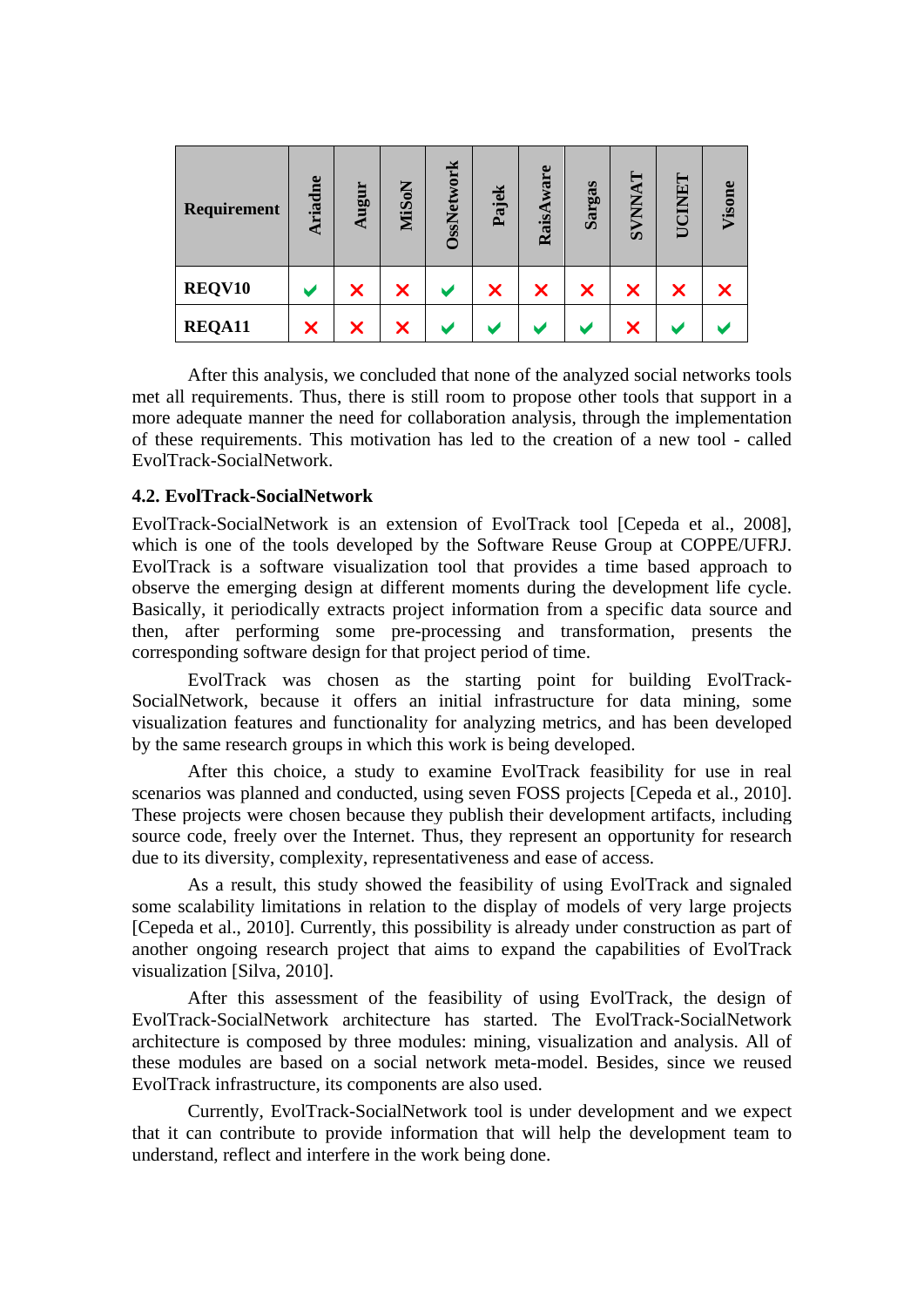# **5. Conclusion**

Despite being one of the main tasks to be executed by the project manager, process tailoring is not simple. It requires pondering many factors and evaluating a large set of constraints. Due to this complexity, the manager usually is not able to evaluate all available combinations and chooses a process in an ad-hoc manner, based on his/her own experience, possibly selecting one that is not the best alternative for the current project.

 In order to facilitate process tailoring, it is possible to support the project manager by automating some of the steps to solve the problem, possibly reducing the effort required to execute this activity and improving the quality and adequacy of the obtained process [Magdaleno, 2010b]. This decision support environment can help in the selection of an appropriate process for a software project according to the best balance between collaboration and discipline.

 We claim that social networks, obtained as a result of interactions in software development, can provide useful information for understanding the collaboration among development team members. Therefore, this information can be used in process tailoring. For instance, when a project, which would require a high level of collaboration, is analyzed and a highly centralized coordination network is detected, the support decision environment can review its process tailoring in order to treat this problem and enhance the collaboration.

# **Acknowledgments**

This work is partially funded by CNPq (under process nº. 142006/2008-4) and is part of Programa Institutos Nacionais de Ciência e Tecnologia, supported by Conselho Nacional de Desenvolvimento Científico e Tecnológico (CNPq/MCT) (under contract nº. 557.128/2009-9) and by Fundação de Amparo à Pesquisa do Estado do Rio de Janeiro (FAPERJ) (under contract nº. E-26/170028/2008).

# **Referências**

- Barabasi, A. L. (2003). "Linked: How Everything Is Connected to Everything Else and What It Means for Business, Science, and Everyday Life". Cambridge: Plume.
- Beck, K. (1999). "Extreme Programming Explained: Embrace Change". Boston, MA, USA: Addison-Wesley.
- Beck, K., Beedle, M., Bennekum, A. V., et al. (2001). "Manifesto for Agile Software Development". http://agilemanifesto.org/.
- Boehm, B., and Turner, R. (2003). "Balancing Agility and Discipline: A Guide for the Perplexed". Boston, MA, USA: Addison-Wesley.
- Cepeda, R. D. S. V., Magdaleno, A. M., Murta, L. G. P., et al. (2010). "EvolTrack: Improving Design Evolution Awareness in Software Development". Journal of the Brazilian Computer Society (JBCS), (to appear).
- Cepeda, R. D. S. V., Murta, L. G. P., and Werner, C. (2008). "Visualizando a Evolução de Software no Desenvolvimento Distribuído". In: Workshop de Desenvolvimento Distribuído de Software (WDDS) - Simpósio Brasileiro de Engenharia de Software (SBES), Campinas, SP, Brasil: SBC, pp. 41-50.

Chrissis, M. B., Konrad, M., and Shrum, S. (2006). "CMMI: Guidelines for Process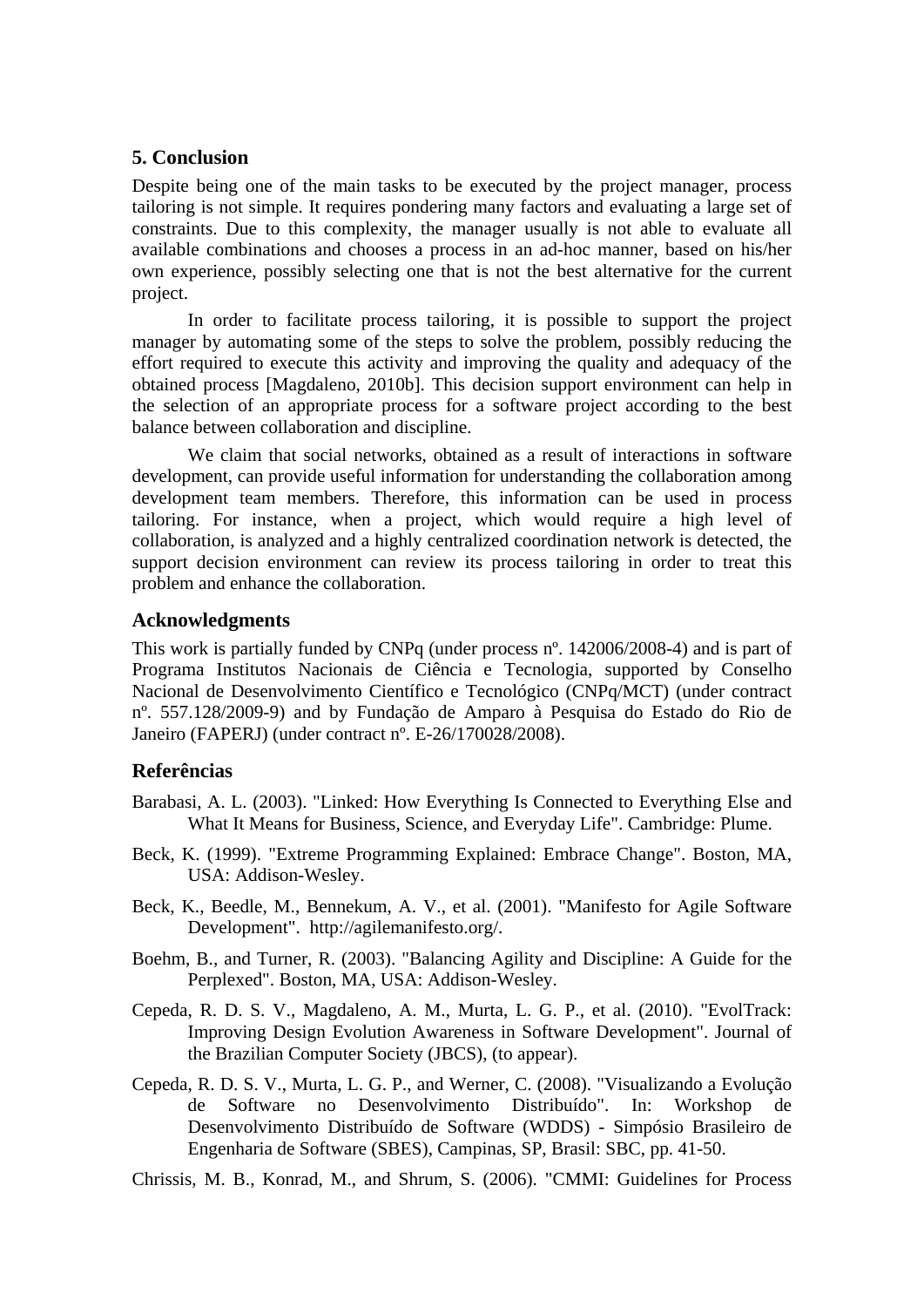Integration and Product Improvement". Boston, MA, USA: Addison-Wesley.

- Cockburn, A. (2001). "Agile Software Development". Boston, MA, USA: Addison-Wesley.
- Cross, R., Andrew, P., and Cross, R. (2004). "The Hidden Power of Social Networks: Understanding How Work Really Gets Done in Organizations". Boston, Massachussetts: Harvard Business School Press.
- Cugola, G., and Ghezzi, C. (1998). "Software processes: A retrospective and a path to the future". Software Process Improvement and Practice (SPIP) Journal, v. 4, pp. 101-123.
- DeMarco, T., and Lister, T. (1999). "Peopleware: Productive Projects and Teams". New York, USA: Dorset House.
- Ebert, C. (2007). "Open Source Drives Innovation". IEEE Software, v. 24, n. 3, pp. 105- 109.
- Feller, J., and Fitzgerald, B. (2001). "Understanding Open Source Software Development". Boston, MA, USA: Addison-Wesley.
- Fritzsche, M., and Keil, P. (2007). "Agile Methods and CMMI: Compatibility or Conflict?". e-Informatica Software Engineering Journal, v. 1, n. 1, pp. 9-26.
- FSF. (2008). "The Free Software Definition". http://www.gnu.org/philosophy/freesw.html.
- Fuggetta, A. (2000). "Software process: a roadmap". Proceedings of the Conference on The Future of Software Engineering, Limerick, Ireland: ACM, pp. 25-34.
- Gao, Y., Freeh, V., and Madey, G. (2003). "Analysis and Modeling of Open Source Software Community". In: North American Association for Computational Social and Organization Sciences Conference (NAACSOS), Pittsburgh, PA, USA: Computational Analysis of Social and Organizational Systems (CASOS), pp. 1-4.
- Ginsberg, M., and Quinn, L. (1995). "Process Tailoring and the Software Capability<br>Maturity Model", CMU/SEI-94-TR-024, SEI-CMU. Maturity Model", CMU/SEI-94-TR-024, SEI-CMU, http://www.sei.cmu.edu/publications/documents/94.reports/94.tr.024.html.
- Glass, R. L. (2001). "Agile Versus Traditional: Make Love, Not War!". Cutter IT Journal, v. 14, n. 12, pp. 12-18.
- Glazer, H., Dalton, J., Anderson, D., et al. (2008). "CMMI or Agile: Why Not Embrace Both!", SEI-CMU, http://www.sei.cmu.edu/publications/documents/08.reports/08tn003.html.
- Hansson, C., Dittrich, Y., Gustafsson, B., et al. (2006). "How agile are industrial software development practices?". Journal of Systems and Software (JSS), v. 79, n. 9, pp. 1295-1311.
- Herbsleb, J. D., Paulish, D. J., and Bass, M. (2005). "Global software development at siemens: experience from nine projects". Proceedings of the 27th international conference on Software engineering, St. Louis, MO, USA: ACM, pp. 524-533.
- Kahkonen, T., and Abrahamsson, P. (2004). "Achieving CMMI Level 2 with Enhanced Extreme Programming Approach". Product Focused Software Process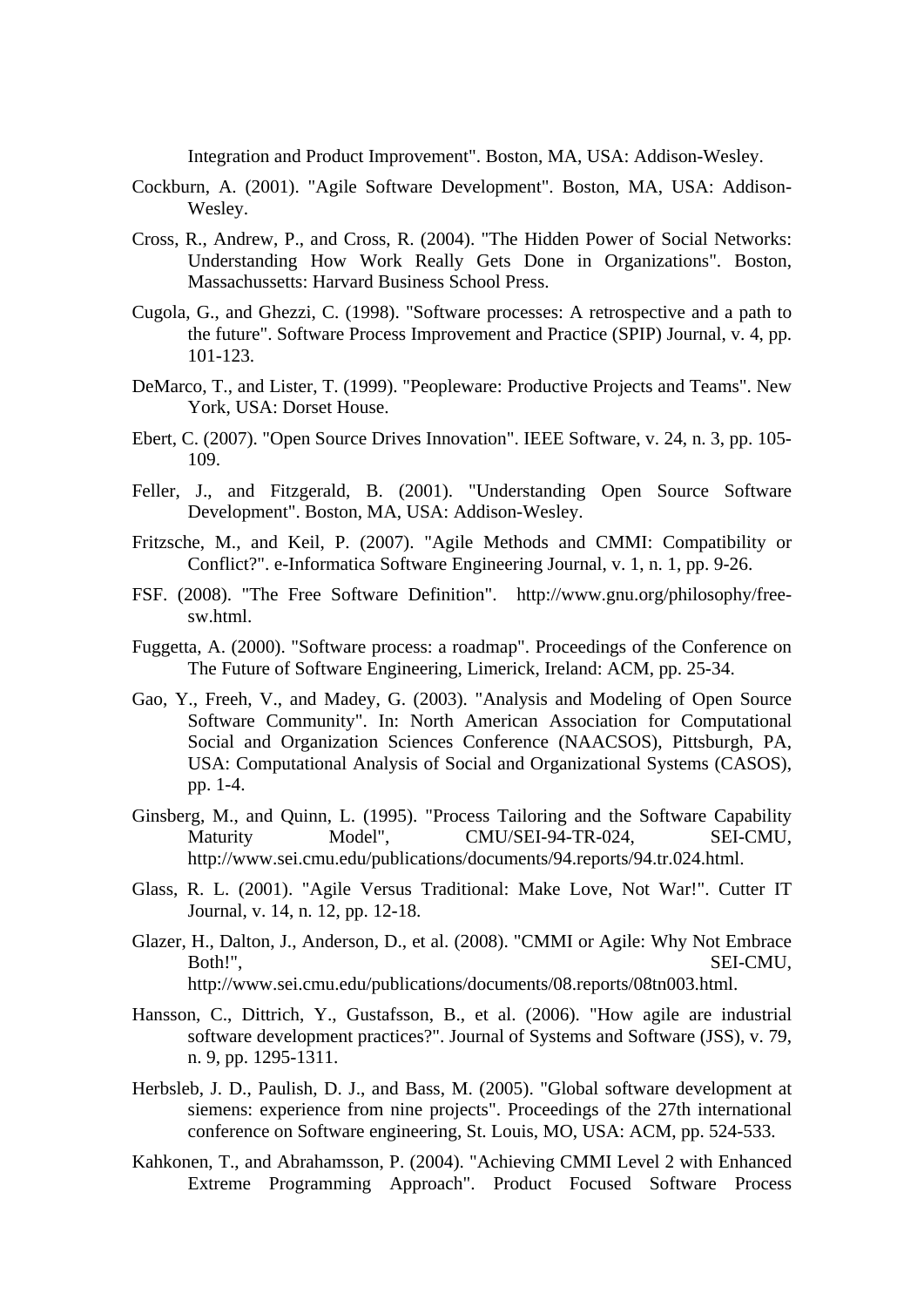Improvement, Computer Science.Heidelberg: Springer-Verlag, pp. 378-392.

- Madey, G., Freeh, V., and Tynan, R. (2002). "The open source software development phenomenon: An analysis based on social network theory". In: Americas Conference on Information Systems (AMCIS), Dallas, TX, USA, pp. 1806- 1813.
- Magdaleno, A. M. (2010a). "Balancing Collaboration and Discipline in Software Development Processes". Doctoral Symposium of International Conference on Software Engineering (ICSE), Cape Town, South Africa: ACM/IEEE, pp. 331- 332.
- Magdaleno, A. M. (2010b). "An optimization-based approach to software development process tailoring". PhD Track - International Symposium on Search Based Software Engineering (SSBSE), Benevento, Italy (to appear).
- Magdaleno, A. M., Araujo, R. M. D., and Borges, M. R. S. (2009). "A Maturity Model to Promote Collaboration in Business Processes". International Journal of Business Process Integration and Management (IJBPIM), v. 4, n. 2, pp. 111-123.
- Magdaleno, A. M., Werner, C. M. L., and Araujo, R. M. D. (2010). "Estudo de Ferramentas de Mineração, Visualização e Análise de Redes Sociais", Relatório Técnico, Rio de Janeiro, RJ, Brasil: PESC-COPPE, http://www.cos.ufrj.br.
- Magdaleno, A. M., Werner, C. M. L., and Araujo, R. M. D. (2009). "Revisão Quasi-Sistemática da Literatura: Conciliação de processos de desenvolvimento de software", Relatório Técnico, ES-730, Rio de Janeiro, Brasil: PESC-COPPE, http://www.cos.ufrj.br.
- McGarry, J., Card, D., Jones, C., et al. (2001). "Practical Software Measurement: Objective Information for Decision Makers". Addison-Wesley Professional.
- Patel, C., Lycett, M., Macredie, R., et al. (2006). "Perceptions of Agility and Collaboration in Software Development Practice". Hawaii International Conference on System Sciences (HICSS), Kauai, Hawaii, USA, pp. 1-7.
- Paulk, M. (2001). "Extreme programming from a CMM perspective". Software, IEEE, v. 18, n. 6, pp. 19-26.
- Pedreira, O., Piattini, M., Luaces, M. R., et al. (2007). "A systematic review of software process tailoring". SIGSOFT Software Engineering Notes, v. 32, n. 3, pp. 1-6.
- Raymond, E. S. (2001). "The Cathedral & the Bazaar". O'Reilly Media.
- Santos, T. A. L., Araujo, R. M. D., and Magdaleno, A. M. (2010). "Identifying Collaboration Patterns in Software Development Social Networks". Infocomp - Journal of Computer Science (to appear).
- Schwaber, K. (2004). "Agile Project Management with Scrum". Washington, DC, USA: Microsoft Press.
- Silva, M. A. (2010). "IAVEMS : Infraestrutura de Apoio à Visualização na Evolução de Métricas de Software". Projeto Final, Rio de Janeiro, RJ, Brasil (em andamento): UFRJ/IM.
- Theunissen, M., Kourie, D., and Boake, A. (2008). "Corporate-, Agile- and Open Source Software Development: A Witch's Brew or An Elixir of Life?".